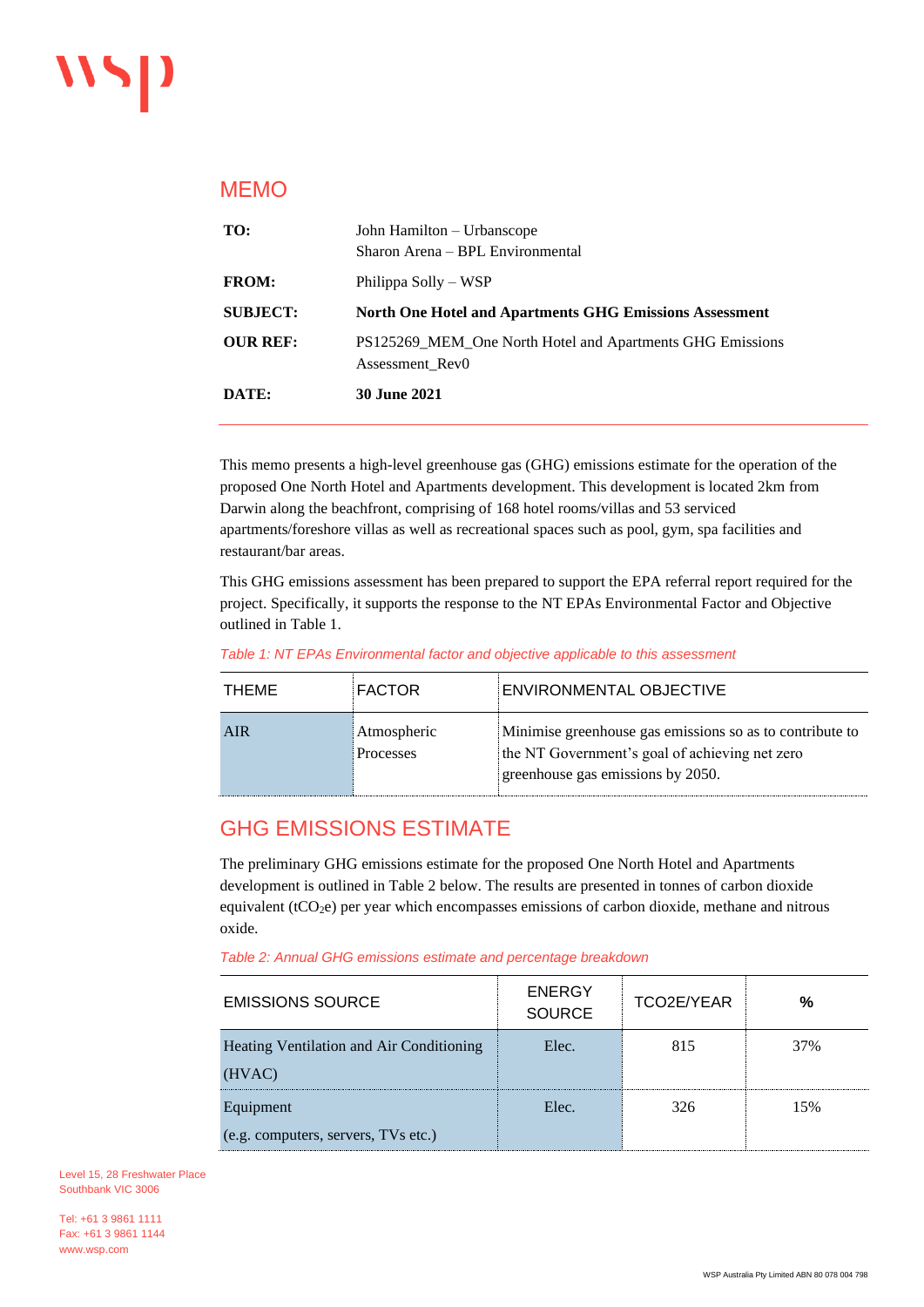# wsp

| <b>Proportion of Australia's annual emissions</b> |               | $0.0004\%$ |      |
|---------------------------------------------------|---------------|------------|------|
| <b>Proportion of NTs annual emissions</b>         |               | 0.01%      |      |
| <b>TOTAL</b>                                      |               | 2,193      | 100% |
| Waste management equip. (e.g.<br>compactors)      | Elec.         | 22         | 1%   |
| Refrigerants                                      | N/A           | 22         | 1%   |
| Pumps (e.g. irrigation and lagoon pumps)          | Elec.         | 44         | 2%   |
|                                                   | diesel/petrol |            |      |
| Misc. recreational activities                     | Elec.         | 110        | 5%   |
| (e.g. gardening, cleaning)                        | diesel/petrol |            |      |
| Maintenance activities                            | Elec.         | 110        | 5%   |
| Domestic hot water (DHW)                          | Elec.         | 110        | 5%   |
| Cooking                                           | <b>LPG</b>    | 175        | 8%   |
| Lifts                                             | Elec.         | 204        | 9%   |
| Lighting                                          | Elec.         | 255        | 12%  |

#### **ASSUMPTIONS**

The following assumptions have been made when completing this GHG estimate:

- The assessment includes allowance for scope 1 and 2 emissions only
- Indirect (Scope 2) emissions factor for mains electricity for the Northern Territory is 0.62 as per the National Greenhouse and Energy Reporting (Measurement) Determination 2008 (Schedule 1).
- Swimming pools are not heated.
- The estimate assumes 0% external contribution from Green Power
- No contribution from zero carbon onsite solar PV has been included
- Generators are only used during emergency incidents such as mains power outages; therefore, these have been excluded from the calculation.
- Laundry will be completed offsite; therefore, this is a Scope 3 emission and has been excluded from the calculation.
- Refrigerant impacts assumed to be 1% of total annual GHG emissions as per the Hotel Carbon Measurement Initiative v.1.1 Methodology (World Travel & Tourism Council, December 2016).

#### **LIMITATIONS**

This GHG emissions estimate is high level based on design documentation and reference documents listed in this memo and based on an assumed operating profile. It is intended to provide an indicative figure for GHG emissions for the proposed development. Actual emissions will depend on the final design, operational procedures, occupancy rates and usage.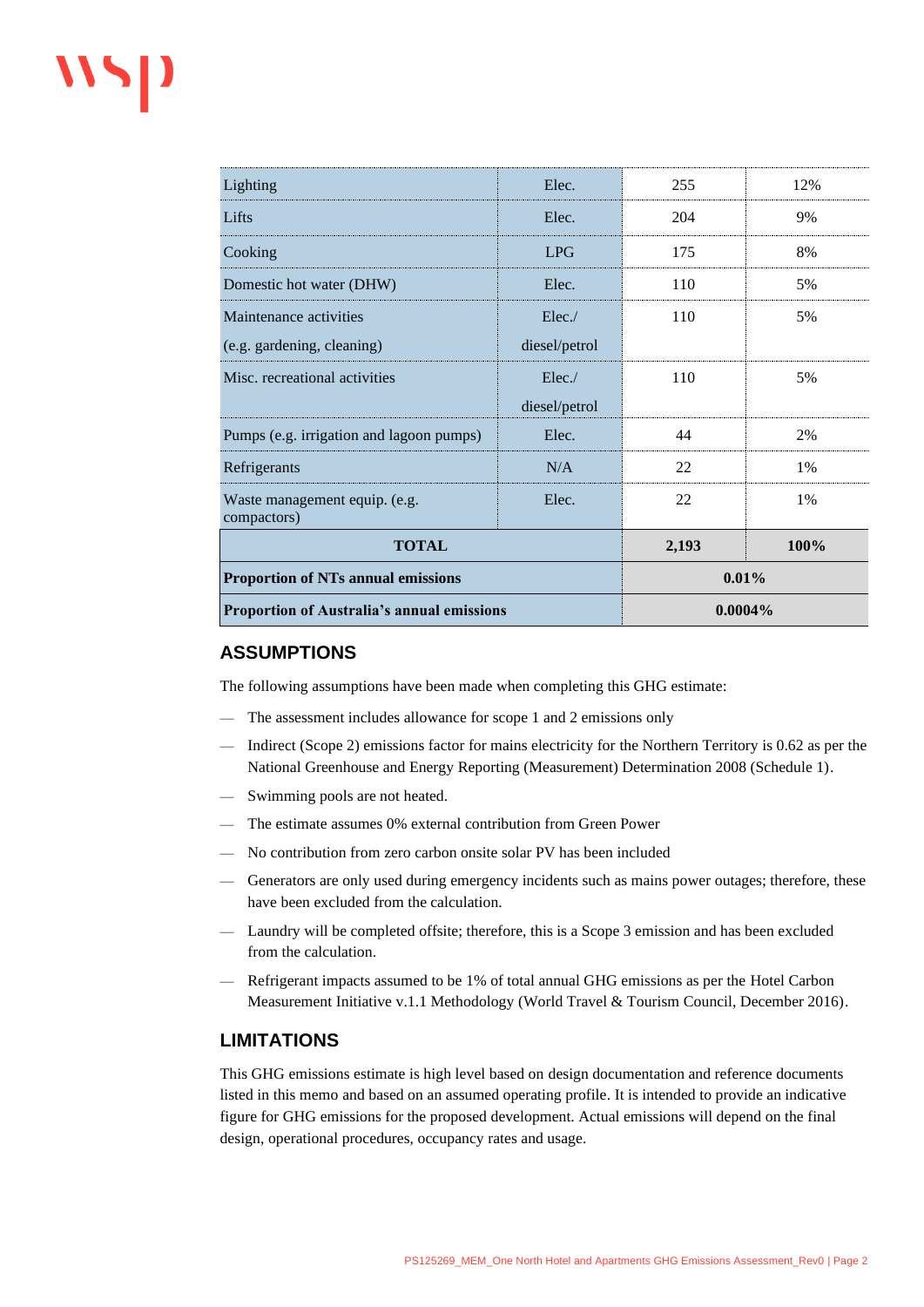# **METHODOLOGY**

This GHG emissions assessment has been prepared in accordance with the National Greenhouse and Energy Reporting (NGER) Scheme.

A high-level energy balance has been prepared based on the area schedule to calculate the operational energy consumption of the proposed development.

Due to the preliminary nature of the assessment, percentage allowances have been assumed for some emissions sources.

The GHG emissions assessment results were compared to the energy budget provided by the client and results from the NABERS reverse calculator. The calculated emissions approximately align with NABERS for Hotels performance of 4 star.

### **ASSESSMENT BOUNDARY**

The scope of this GHG emissions estimate encompasses all predicted scope 1 and 2 operational GHG emissions for the proposed the One North Hotel and Apartments development. In line with the NGER Scheme, Scope 3 emissions have been excluded. The following table provides a description of the emissions categories included in the assessment boundary.

|                | <b>SCOPE DESCRIPTION</b>                                                                                                                              | <b>EMISSIONS SOURCES APPLICABLE</b>                                                                                                                                                                                    | INCLUDED/       |
|----------------|-------------------------------------------------------------------------------------------------------------------------------------------------------|------------------------------------------------------------------------------------------------------------------------------------------------------------------------------------------------------------------------|-----------------|
|                |                                                                                                                                                       | TO THIS DEVELOPMENT                                                                                                                                                                                                    | <b>EXCLUDED</b> |
| 1              | Direct emissions released to<br>the atmosphere as a result of<br>an activity on site. E.g.<br>combustion of fossil fuels.                             | Refrigerants<br>LPG (for cooking)<br>Petrol/diesel (for Misc. maintenance /<br>recreational equipment)                                                                                                                 | Included        |
| $\overline{2}$ | Indirect emissions, primarily<br>from electricity usage.                                                                                              | Heating Ventilation and Air Conditioning Included<br>(HVAC)<br>Lighting<br>Domestic hot water<br>Lifts<br>Pumps<br>Equipment (e.g. computers, servers TVs)<br>Misc. maintenance / recreational<br>equipment (electric) |                 |
| 3              | Indirect emissions that occur<br>as a consequence of the<br>activities of a facility, but<br>from sources not owned or<br>controlled by the facility. | Transport to/from site<br>Laundry<br>Waste management offsite<br>Office or commercial consumables<br>Food<br>Chemicals and chlorination (other than<br>refrigerants)                                                   | Excluded        |

#### *Table 3 GHG emission categories*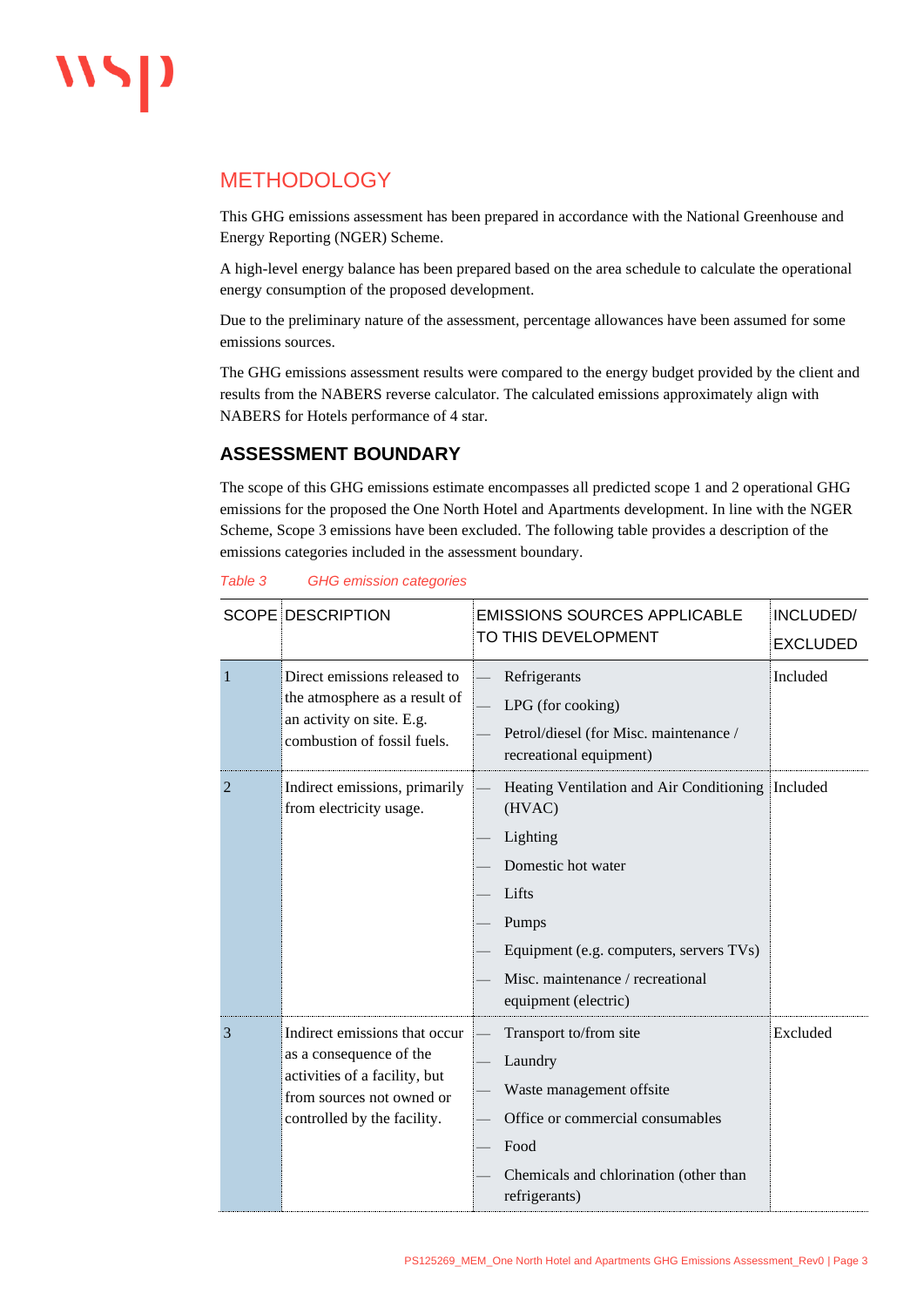#### **REFERENCE DOCUMENTS**

The following sources have been referenced to complete this assessment:

- One North Hotel and Apartments Town Planning Architectural Drawings, Rev A (Hachem, 19/02/21)
- National Greenhouse and Energy Reporting (Measurement) Determination 2008 (Schedule 1)
- Hotel Carbon Measurement Initiative v.1.1 (World Travel & Tourism Council, Dec 2016)
- Australian Government's States and Territories Greenhouse Gas Inventory
- Correspondence from project team
- NABERS for Hotels Reverse Calculator.

# GHG EMISSION REDUCTION OPPORTUNITIES

There are various measures that could be considered during design development and operations to reduce operational GHG emissions. As shown in [Figure 1,](#page-3-0) the emissions sources that contribute to the highest proportion of total annual emissions are HVAC, equipment, lighting, cooking and lifts. These emissions sources should, therefore, be the focus of any emissions reduction measures.

Potential measures to be considered are outlined in [Table 4.](#page-3-1) This list provides a summary of options that could be investigated to reduce GHG emissions and contribute to achieving the NT Government's goal of achieving net zero greenhouse gas emissions by 2050.



<span id="page-3-0"></span>*Figure 1 GHG emissions percentage breakdown*

<span id="page-3-1"></span>*Table 4: Proposed GHG emissions reduction measures*

|              | <b>EMISSIONS SOURCE PROPOSED MEASURE</b>                                                                                                                                                                                                                                         |
|--------------|----------------------------------------------------------------------------------------------------------------------------------------------------------------------------------------------------------------------------------------------------------------------------------|
| Project wide | Implementation of a comprehensive commissioning and tuning<br>program following construction to ensure building systems are<br>operating efficiently and as designed.                                                                                                            |
|              | Inclusion of solar PV on the level 6 roof (or elsewhere depending on<br>design development). The system capacity will depend on the extent of<br>the green roof across the development and available space for solar.<br>Purchase of carbon offsets or offsite renewable energy. |

#### EMISSIONS SOURCE PROPOSED MEASURE